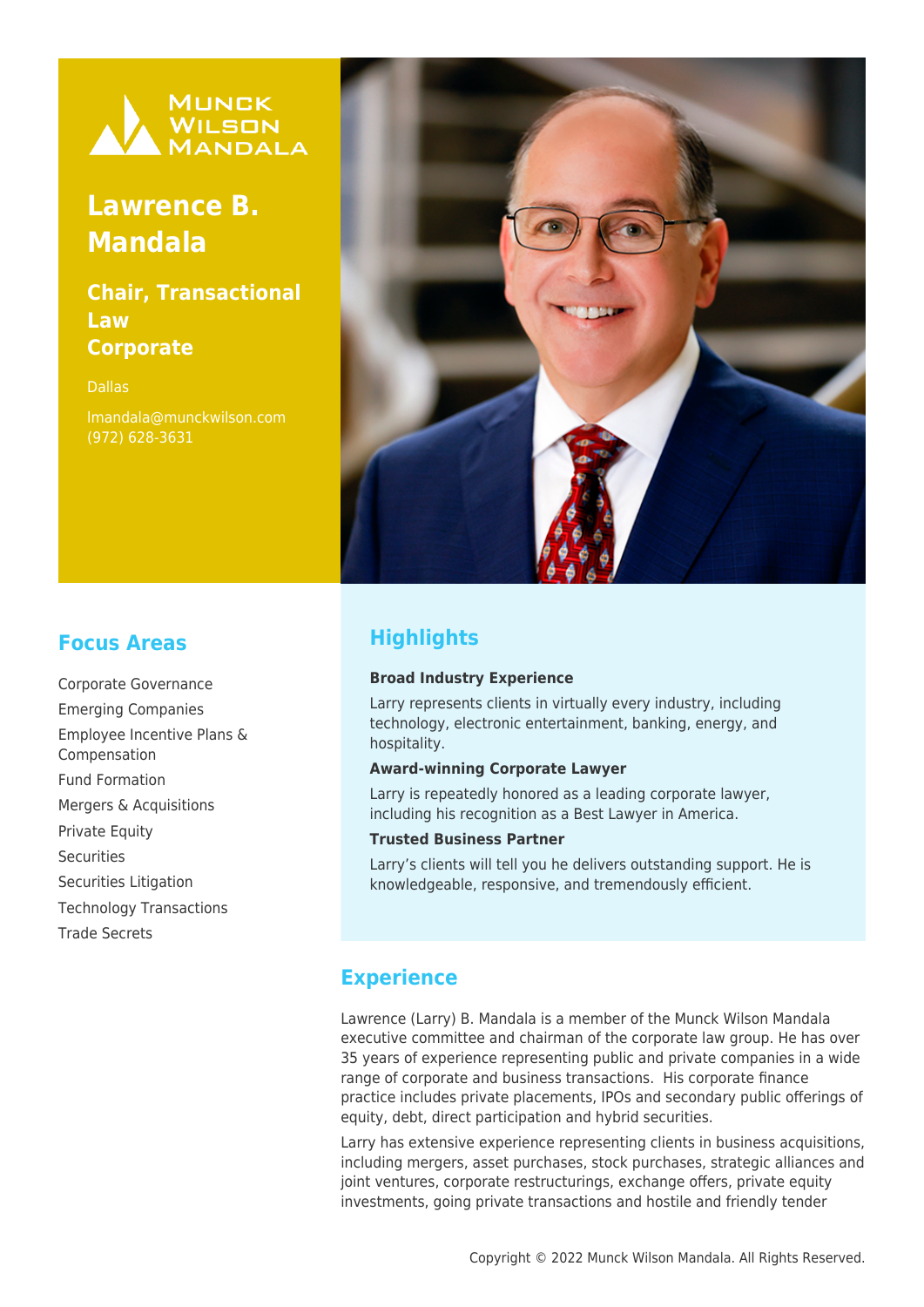

#### offers.

In addition to transactional matters, Larry regularly counsels public and private clients on federal and state securities and general corporate law matters, including compliance with periodic reporting requirements and proxy solicitation regulations under the Securities Exchange Act of 1934, insider trading, anti-takeover planning, resales of restricted securities, director and officer fiduciary duties, executive compensation and disclosure obligations.

Larry also guides public companies on their compliance with the Sarbanes-Oxley Act of 2002 and the corporate governance rules of the NYSE, AMEX and NASD and advises public and private companies and their directors, officers and shareholders regarding other corporate governance issues and corporate best practices.

A frequent presenter on corporate and securities law, Larry's clients are in virtually every major industry, including technology, electronic entertainment & gaming, banking, and energy. His clients range in size from start-ups and emerging companies to large, multinational public corporations.

#### **Representative Matters**

- Representation of investment fund established by renowned restaurateur to launch new restaurant and retail concept;
- Representation of Fortune 500 company in its \$635 million (stock and cash) acquisition of a division of another Fortune 500 company;
- Representation of Newtoy, Inc., creators of Words With Friends, in its merger with Zynga, Inc;
- Representation of ClickMotive, LP, a private interactive marketing solutions company, in its \$48.9 million sale to DealerTrack, Inc.;
- Representation of a privately-held game developer in its sale of assets to another private company for cash and stock;
- Representation of a private company in its acquisition of over 30 Pizza Hut franchises and related financing;
- Representation of a privately-held software company acquired for \$45 million in stock by a publicly-traded software company;
- Representation of a privately-held manufacturing company acquired for \$21 million in cash by a U.K. based company listed on the London Stock Exchange;
- Representation of the issuer and underwriter in \$200 million and \$100 million public offerings of energy exploration programs;
- Representation of the acquirers in \$50 million and \$33 million acquisitions of facilities that produce synthetic coal fuel qualifying for tax credits under section 29 of the Internal Revenue Code;
- Representation of an emerging semiconductor company in a PIPE transaction involving convertible debt and warrants and the required resale registration statement;
- Numerous private placements of interests in partnerships formed for the purpose of oil and gas exploration, ownership of income-producing oil and gas properties, the operation of an intrastate gas pipeline and equipment leasing, in amounts ranging from \$500,000 to \$54 million;
- Representation of publicly-traded healthcare company in its \$160 million merger with another publicly-traded hospital company, subsequent tender offer for \$80 million of subordinated notes issued by the target company, and subsequent underwritten public offering of \$90 million of common stock;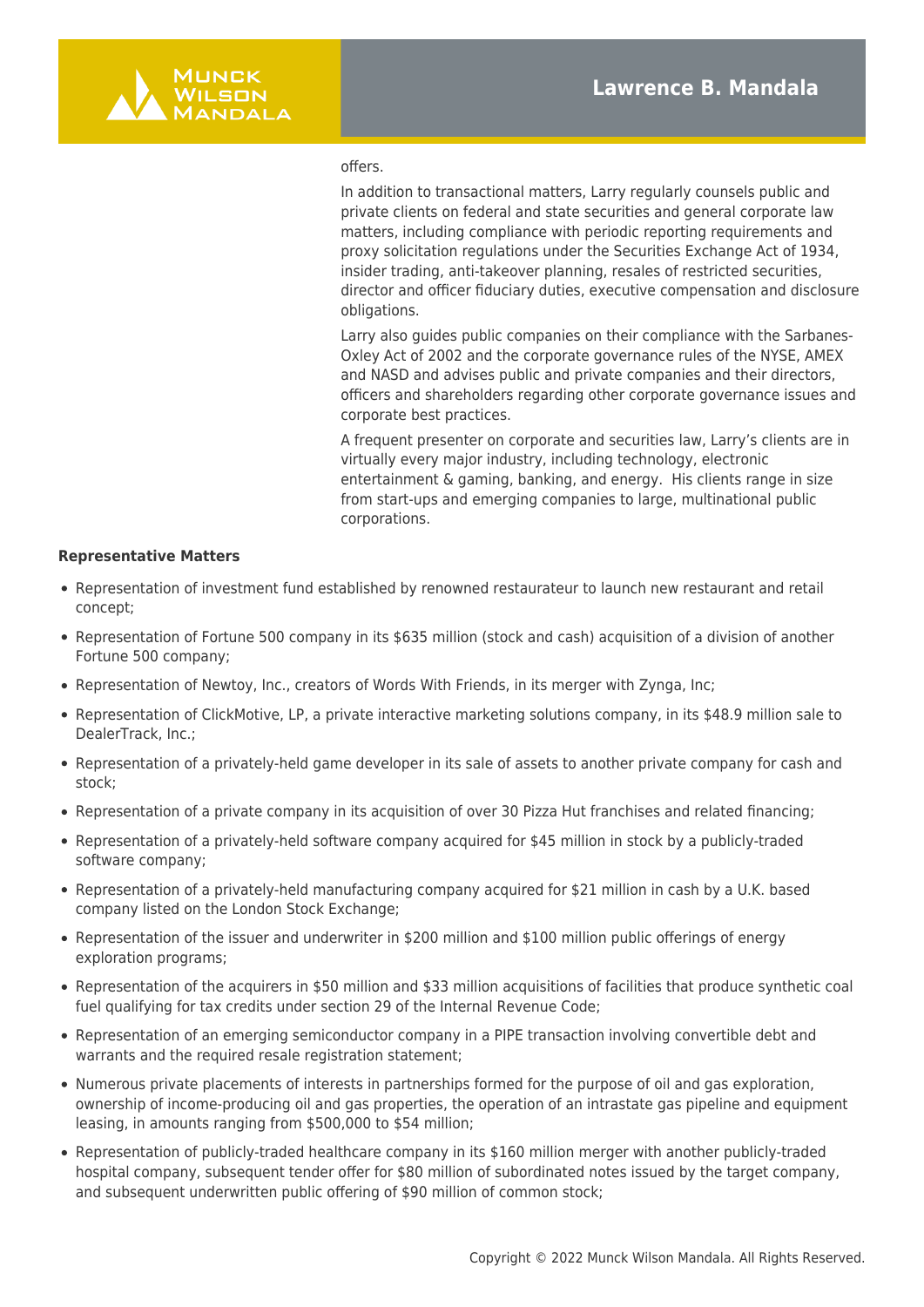

- Representation of publicly-traded gaming company in its \$100 million acquisition of a riverboat casino;
- Representation of numerous community banks involved in mergers with publicly-traded regional bank holding companies;
- Formation of bank holding companies and de novo state and national banks;
- Representation of community banks in the offering of trust preferred securities;
- Representation of community banks in regulatory, corporate and securities matters, including tender offers, private placements and intrastate offerings of common and preferred stock.

### **Credentials**

### **Education**

#### **Tulane University School of Law**

New Orleans, Louisiana 1987 Honors: cum laude, Senior Fellow Tulane Maritime Law Journal, articles editor Juris Doctorate

#### **Emory University**

Atlanta, Georgia 1984 Honors: John Gordon Stipe Society of Scholars, member B.A. English and Political Science

### **Associations and Memberships**

State Bar of Texas

Louisiana State Bar

Dallas Bar Association

Texas Association of Bank Counsel

Louisiana Bankers Association Bank Counsel Section

Dallas Theater Center Board of Trustees, 2012-2017

Dallas Regional Chamber Innovation and Capital Committee, 2014

### **Honors and Awards**

Best Lawyers in America, Woodward White, Inc. 2021-2022

Best Lawyers in Dallas, D Magazine 2013, 2014, 2020-2022

Texas Super Lawyers, Thomson Reuters 2009 – 2021

AV® Preeminent™ Peer Review Rated in Martindale-Hubbell